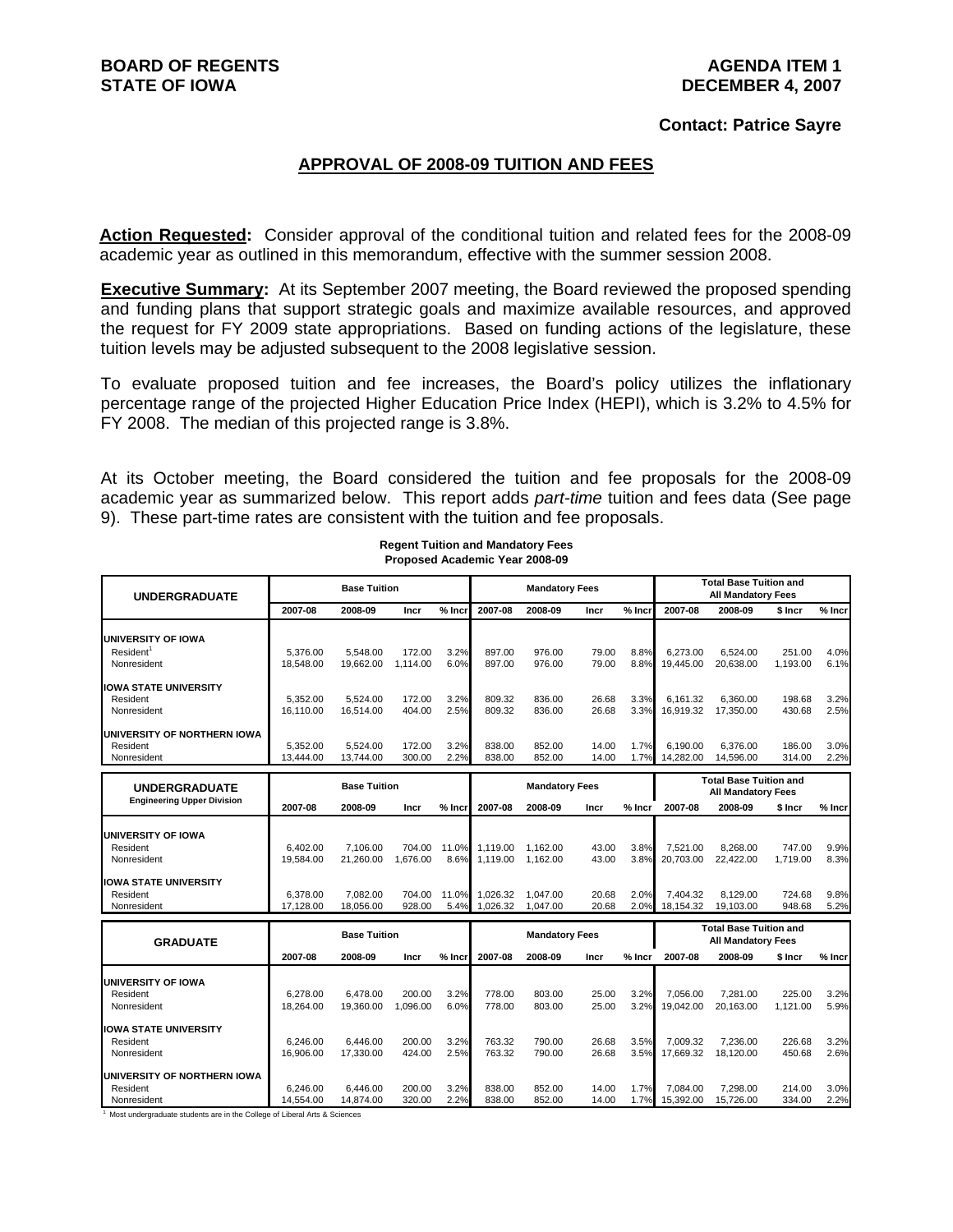### **BOARD OF REGENTS AGENTS AGENDA ITEM 1 STATE OF IOWA** PAGE 2

## **Tuition**

Budgets for FY 2008 indicate that undergraduate tuition revenues are approximately 71.5% of total tuition revenues at SUI; 80.9% at ISU; and 91.1% at UNI. Resident tuition accounts for 53.2% of total tuition revenues; specific distribution is SUI - 47.9%, ISU - 49.6%, and UNI - 84.9%. No temporary student surcharges are proposed for FY2009.

|                                       | General Undergraduate Tuition Increase Proposals | 2008-09 Academic Year |                 |      |  |  |  |  |
|---------------------------------------|--------------------------------------------------|-----------------------|-----------------|------|--|--|--|--|
| Resident<br>Nonresident               |                                                  |                       |                 |      |  |  |  |  |
| <b>SUI</b>                            | \$172                                            | 3.2%                  | \$1,114<br>6.0% |      |  |  |  |  |
| <b>ISU</b>                            | \$172                                            | 3.2%                  | \$404           | 2.5% |  |  |  |  |
| \$172<br>\$300<br>3.2%<br>2.2%<br>UNI |                                                  |                       |                 |      |  |  |  |  |

For the third year of a multi-year plan, both the University of Iowa and Iowa State University proposed an additional tuition increment for upper division (juniors and seniors) engineering students of \$500 per student per academic year. This proposal plus the inflationary increases on base tuition translate into total tuition increases for resident upper division engineering students of \$704 (11%) at SUI and ISU. For nonresident upper division engineering students, the overall tuition increases are 8.6% at SUI and 5.4% at ISU.

|                                       | General Graduate/Professional Tuition Increase Proposals<br>2008-09 Academic Year |      |                 |      |  |  |  |  |  |
|---------------------------------------|-----------------------------------------------------------------------------------|------|-----------------|------|--|--|--|--|--|
| Nonresident<br>Resident               |                                                                                   |      |                 |      |  |  |  |  |  |
| SUI                                   | \$200                                                                             | 3.2% | \$1,096<br>6.0% |      |  |  |  |  |  |
| <b>ISU</b>                            | \$200                                                                             | 3.2% | \$424           | 2.5% |  |  |  |  |  |
| \$320<br>\$200<br>3.2%<br>2.2%<br>UNI |                                                                                   |      |                 |      |  |  |  |  |  |

All three universities matched the undergraduate rate increases for resident and nonresident graduate and professional tuitions.

In addition to the 3.2% tuition increase, SUI has requested the following for the 2008-09 academic year:

- Business both resident and nonresident upper division (students classified as juniors and seniors as of fall 2008), additional tuition of \$1,500 to increase student access to advising services and faculty support.
- Law both resident and nonresident students, additional tuition of \$1,000 for academic programming and student services. This continues the tuition supplement that has been in place, though \$200 less than FY 2007-08.
- Physician Assistant for those entering the fall of 2008, additional tuition of \$3,152 for resident/nonresident students to enhance the quality and substance of this program.

As in 2008, in lieu of a percentage tuition increase for medical students, SUI proposed the following to slow the rate of nonresident tuition and bring resident tuition rates up to the level of other peer institutions:

- A base tuition increase of \$882 (4.1%) for resident medical students enrolled prior to Fall 2007.
- A base tuition increase of \$994 (4.1%) for resident medical students enrolled Fall 2007 and hereafter.
- A base tuition increase of \$778 (1.9%) for nonresident medical students.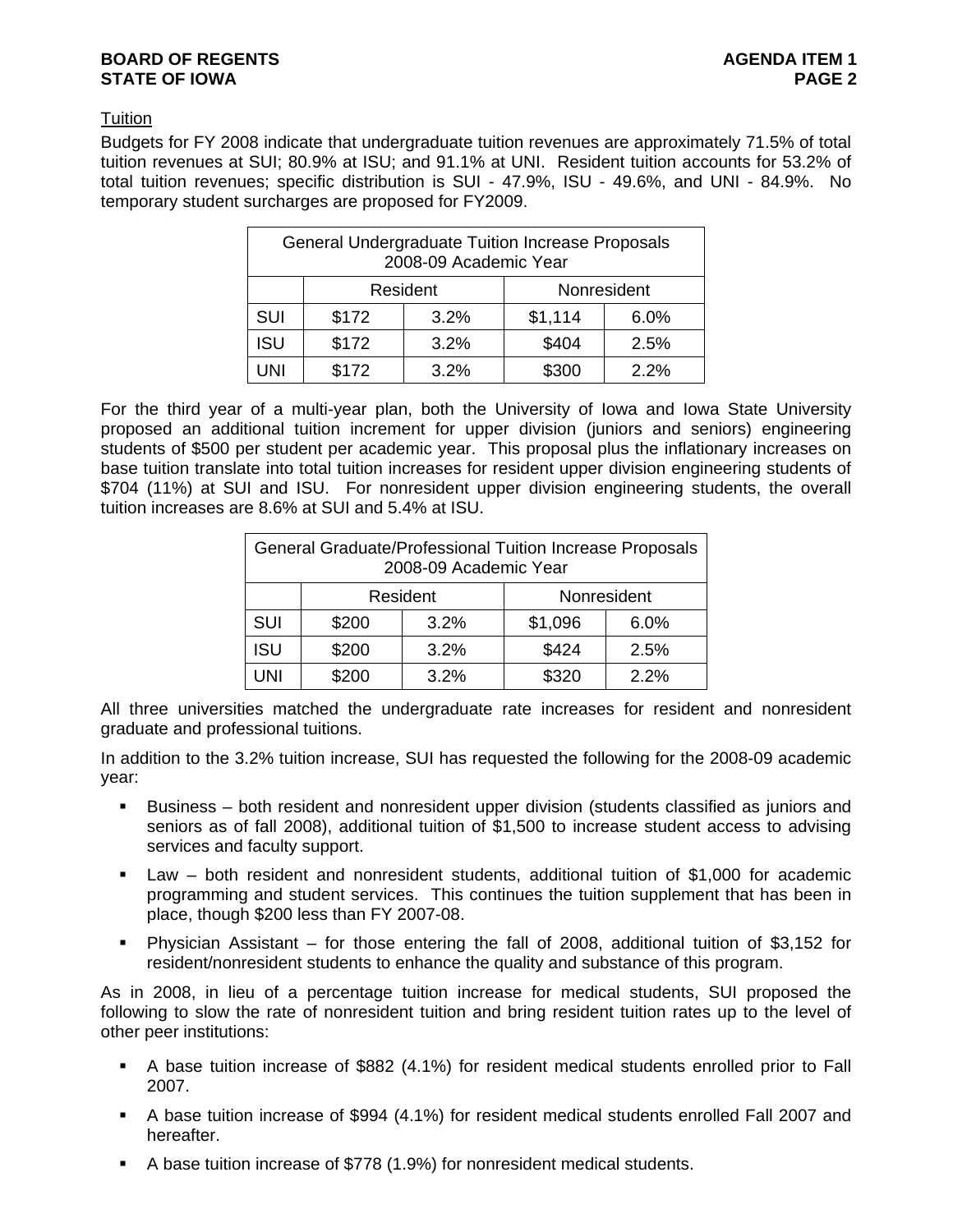### Unit Cost of Instruction versus Tuition

Board policy requires that tuition for nonresident undergraduate students should, at a minimum, cover the full cost of their education at each Regent university. The Board has historically utilized university-compiled information regarding the cost of instruction per student ("unit cost") to measure compliance.

The unit cost represents general fund supported cost of instruction of a full-time equivalent student at a given level and includes certain assumptions relative to instructional costs at the various student levels (i.e., lower division undergraduates, upper division undergraduates, graduate, and professional). Costs such as building repairs, public service, scholarships and fellowships, auxiliary enterprises, health care units, indirect cost recovery, and capitals are excluded from the unit cost calculations.

The most recent unit cost study, based on FY 2005 expenditures, was presented to the Board in June 2006. Proposed tuition for nonresident undergraduates exceeds the projected unit costs of instruction at all three universities.

|            | FY 2008 Undergraduate Tuition Only |             | Estimated FY 2008                 |
|------------|------------------------------------|-------------|-----------------------------------|
|            | Resident                           | Nonresident | Undergraduate<br><b>Unit Cost</b> |
| <b>SUI</b> | \$5,376                            | \$18,548    | \$10,313                          |
| <b>ISU</b> | \$5,352                            | \$16,110    | \$10,390                          |
| <b>UNI</b> | \$5,352                            | \$13,444    | \$10,764                          |

### Tuition Set-Aside for Student Financial Aid

The Board's tuition policy mandates that a minimum of 15% of gross tuition proceeds be set-aside for student financial aid, a mix of need-based and merit-based aid. This combination of financial assistance is essential for the universities to attract high achieving students as well as provide affordable higher education.

The proposed set-aside percentages for student financial aid for FY 2009 are: SUI at 18.9%; ISU at 15%; and UNI at 17.5% (a .05% decrease from the October memorandum). Each university has met or exceeded the minimum requirements for set-aside during the last several years.

### Projected Tuition Revenue Increases

Based on anticipated Fall 2008 enrollments, the combined additional revenues from the proposed undergraduate and graduate/professional tuition rate increases are expected to provide additional revenues and set-aside funding for the 2007-08 academic year. In September, base tuition revenues for the Regent universities were estimated at a 3.2% inflationary increase resulting in an additional \$15.9 million.

Requested nonresident undergraduate tuition increases are 6% for SUI, 2.5% for ISU and 2.2% for UNI. Incremental gross revenues based on these percentages are projected to provide approximately \$17.9 million – higher than originally estimated. The requested additional professional and upper division business and engineering tuition increases are expected to provide an additional \$5.5 million for those programs. After the Board-mandated tuition set-aside for financial aid of \$4.1 million, the incremental net tuition revenues would be approximately \$19.3 million.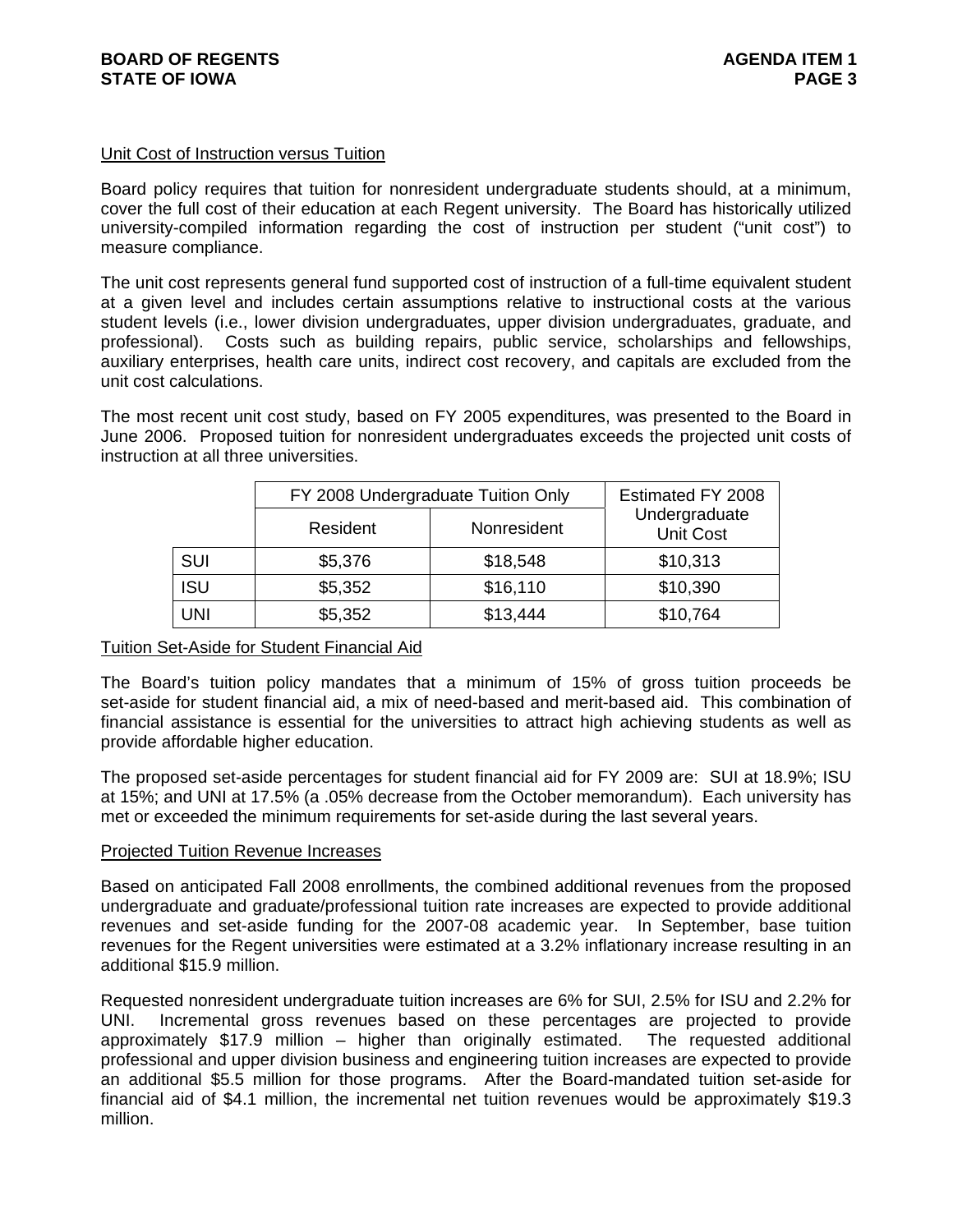## **BOARD OF REGENTS AGENTS AGENDA ITEM 1 STATE OF IOWA** PAGE 4

Based on funding actions of the legislature, charges to students may be adjusted subsequent to the 2008 legislative session.

### Mandatory Fee Increases

Mandatory fees, charged to each student, provide a distinct resource to respond to specific needs of students. Each University proposed increases for most of the mandatory fees. The majority of the requested increases were within the HEPI range.

| <b>Mandatory Fee Proposals</b> |            |                                                                                                                                                                                                                                                                                                                                  |                          |               |            |                   |                          |      |            |                  |                          |      |
|--------------------------------|------------|----------------------------------------------------------------------------------------------------------------------------------------------------------------------------------------------------------------------------------------------------------------------------------------------------------------------------------|--------------------------|---------------|------------|-------------------|--------------------------|------|------------|------------------|--------------------------|------|
|                                | SUI        |                                                                                                                                                                                                                                                                                                                                  |                          |               | <b>ISU</b> |                   |                          |      | <b>UNI</b> |                  |                          |      |
|                                | Actual     | Proposed icrease                                                                                                                                                                                                                                                                                                                 |                          |               | Actual     | Proposed Increase |                          |      | Actual     | Proposed ncrease |                          |      |
|                                | 2007-08    | 2008-09                                                                                                                                                                                                                                                                                                                          | \$                       | %             | 2007-08    | 2008-09           | \$                       | %    | 2007-08    | 2008-09          | \$                       | %    |
| Computer <sup>(1)</sup>        | 339.00     | 400.00                                                                                                                                                                                                                                                                                                                           | 61                       | 18.0%         | 220.00     | 226.00            | 6.00                     | 2.7% | 187.00     | 193.00           | 6.00                     | 3.2% |
| Health                         | 192.00     | 200.00                                                                                                                                                                                                                                                                                                                           | 8                        | 4.2%          | 184.00     | 190.00            | 6.00                     | 3.3% | 158.00     | 162.00           | 4.00                     | 2.5% |
| <b>Health Facility</b>         | 10.00      | $10.00 -$                                                                                                                                                                                                                                                                                                                        |                          | 0.0%          | 16.00      | 16.00             | $\overline{\phantom{a}}$ | 0.0% | 33.00      | 33.00            | $\overline{\phantom{a}}$ | 0.0% |
| <b>Student Activities</b>      | 58.00      | 60.00                                                                                                                                                                                                                                                                                                                            | 2                        | 3.4%          | 63.70      | 66.20             | 2.50                     | 3.9% |            |                  |                          |      |
| <b>Student Services</b>        | 61.00      | 65.00                                                                                                                                                                                                                                                                                                                            | 4                        | 6.6%          | 213.62     | 225.80            | 12.18                    | 5.7% | 223.00     | 227.00           | 4.00                     | 1.8% |
| <b>Student Union</b>           | 101.00     | 104.00                                                                                                                                                                                                                                                                                                                           | 3                        | 3.0%          |            |                   |                          |      |            |                  |                          |      |
| <b>Building</b>                | 119.00     | 119.00                                                                                                                                                                                                                                                                                                                           | $\overline{\phantom{a}}$ | 0.0%          | 112.00     | 112.00            |                          | 0.0% | 237.00     | 237.00           |                          | 0.0% |
| Career Services - Undergrad    | 17.00      | 18.00                                                                                                                                                                                                                                                                                                                            | -1                       | 5.9%          |            |                   |                          |      |            |                  |                          |      |
| <b>Totals</b>                  | 897        | 976                                                                                                                                                                                                                                                                                                                              | 79                       | 8.8%          | 809.32     | 836.00            | 26.68                    | 3.3% | 838        | 852              | 14                       | 1.7% |
|                                |            | costs and increases for students majoring in Business Administration, Engineering, and College of Public Health at<br>SUI and for students majoring in Business, Engineering, & Computer Science at ISU are higher. Graduate rates at<br>ISU are lower. The 2008-09 proposals for differential computer fees are detailed below. |                          |               |            |                   |                          |      |            |                  |                          |      |
|                                |            | SUI                                                                                                                                                                                                                                                                                                                              |                          |               |            | ISU               |                          |      |            | UNI              |                          |      |
|                                | Actual     | Proposed                                                                                                                                                                                                                                                                                                                         |                          | Increase      | Actual     | Proposed          | Increase                 |      | Actual     | Proposed         | Increase                 |      |
|                                | 2007-08    | 2008-09                                                                                                                                                                                                                                                                                                                          | \$                       | %             | 2007-08    | 2008-09           | \$                       | %    | 2007-08    | 2008-09          | \$                       | %    |
| <b>Computer</b>                |            |                                                                                                                                                                                                                                                                                                                                  |                          |               |            |                   |                          |      |            |                  |                          |      |
| General (CLAS - SUI)           | 339        | 400                                                                                                                                                                                                                                                                                                                              | 61                       | 18.0%         | 220        | 226               | 6                        | 2.7% | 187        | 193              | 6                        | 3.2% |
| <b>Business - Undergrad</b>    | 521        | 538                                                                                                                                                                                                                                                                                                                              | 17                       | 3%            | 260        | 266               | 6                        | 2.3% |            |                  |                          |      |
| <b>Business - Grad</b>         |            |                                                                                                                                                                                                                                                                                                                                  |                          |               | 214        | 220               | 6                        | 2.8% |            |                  |                          |      |
| <b>Computer Science</b>        |            |                                                                                                                                                                                                                                                                                                                                  |                          |               | 417        | 437               | 20                       | 4.8% |            |                  |                          |      |
| Engineering                    | 561        | 586                                                                                                                                                                                                                                                                                                                              | 25                       | 4.5%          | 437        | 437               |                          | 0.0% |            |                  |                          |      |
| Graduate                       |            |                                                                                                                                                                                                                                                                                                                                  |                          |               | 174        | 180               | 6                        | 3.4% |            |                  |                          |      |
| Law                            | 530<br>237 | 600<br>245                                                                                                                                                                                                                                                                                                                       | 70<br>8                  | 13.2%<br>3.4% |            |                   |                          |      |            |                  |                          |      |
| Nursing<br>Pharm D             | 537        | 554                                                                                                                                                                                                                                                                                                                              | 17                       | 3.2%          |            |                   |                          |      |            |                  |                          |      |
| Public Health MS/PhD           | 567        | 585                                                                                                                                                                                                                                                                                                                              | 18                       | 3.2%          |            |                   |                          |      |            |                  |                          |      |

Fee proposals for the 2008-09 academic year that vary from the identified range (unless due to rounding) are highlighted below:

University of Iowa

- College of Liberal Arts (CLAS) computer fee represents the final year of a three-year plan to increase CLAS computer fees by \$50 per year to generate resources to replace aging equipment and provide additional technology support staff. The proposed fee increase for CLAS students is \$61 (18.0%). The incremental fee is expected to generate \$981,600.
- College of Law computer fee proposal is an increase of \$70 (13.2%) to assist the Law Library in providing necessary instructional technology to students and faculty. The incremental fee is expected to generate \$46,900.
- Of the proposed Student Services fee increase of \$4, 3.2% will be spread to all support services such recreational services, newspaper operations and the bus system. The additional funds will offset the extraordinary operating expenses of the University's CAMBUS service; fuel costs have risen more than 250% since FY 2000.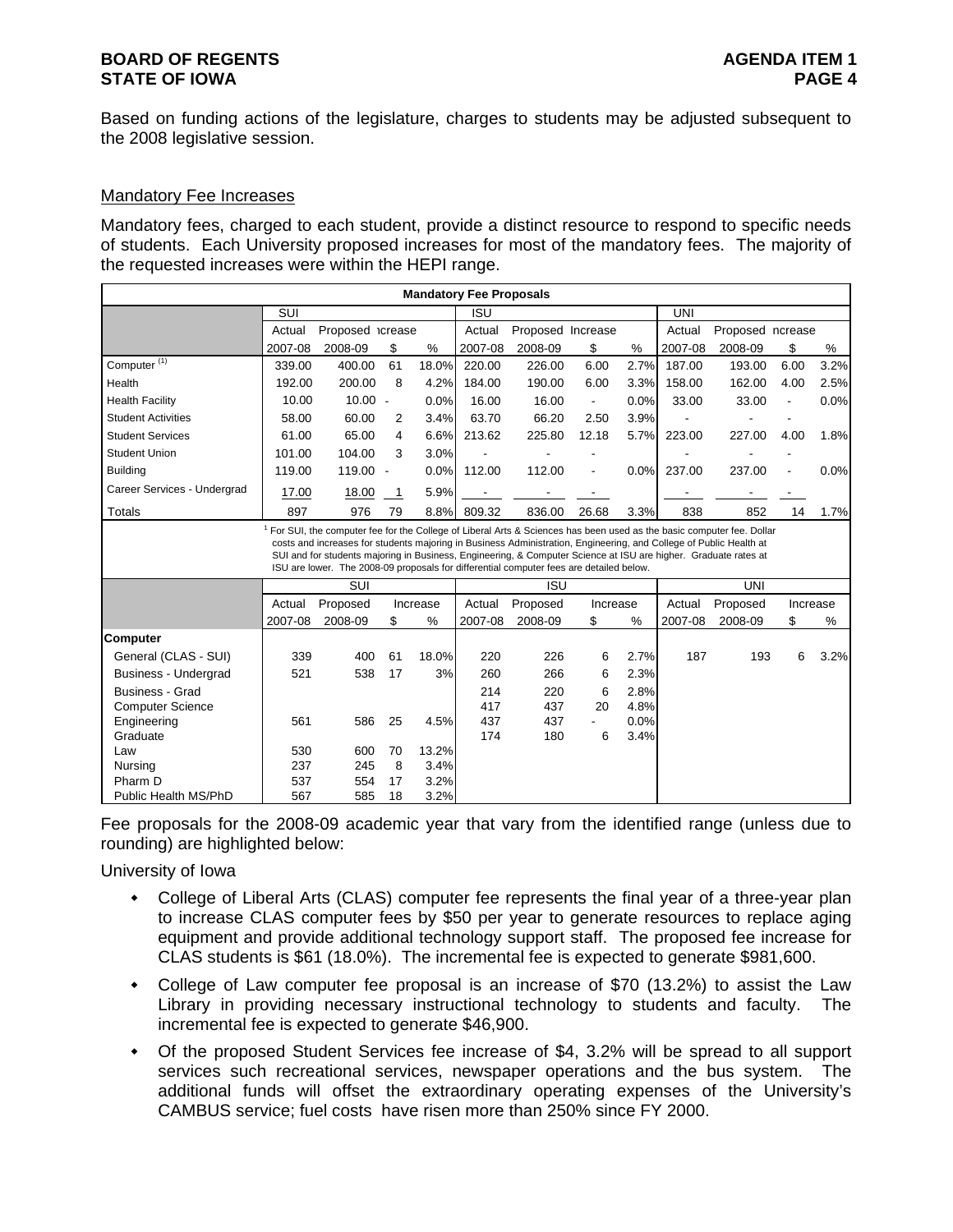### **BOARD OF REGENTS AGENTS AGENDA ITEM 1 STATE OF IOWA** PAGE 5

NOTE: Based on Board action at the September 2006 meeting, mandatory student fees at the University of Iowa are expected to increase for the 2010-11 academic year by \$219 to fund the construction of the Campus Recreation and Wellness Center.

Iowa State University

 Student Services fee increase proposal of \$12.18 (5.7%) would provide an additional \$333,605 to support the CyRide bus system and recreation services on campus. Funds for CyRide will offset rising fuel prices and mandated minimum wage increases. Recreation services funds will help accommodate the rising number of participating students.

### Estimated Cost of Attendance

Iowa Code §262.9(18) requires the Board to publish the estimated total cost of attending the Regent universities, including room and board and other costs, at the same time that it publishes final tuition and mandatory fees.

Based on the preceding tuition proposal and university projected increases for room, board, and other costs, the following table estimates the total cost of attendance for a resident undergraduate student.

Other costs, as quantified for financial aid calculations, include the universities' estimates of student costs for books, supplies, transportation, and personal expenses.

| 2008-09 Academic Year<br><b>Resident Undergraduate</b><br><b>Estimated Cost of Attendance</b> |                                                                           |                   |                  |                       |                |               |  |  |  |  |  |
|-----------------------------------------------------------------------------------------------|---------------------------------------------------------------------------|-------------------|------------------|-----------------------|----------------|---------------|--|--|--|--|--|
|                                                                                               | Tuition<br>& Fees*                                                        | Room &<br>Board** | Other<br>Costs** | Estimated<br>Totals** | \$<br>Increase | %<br>Increase |  |  |  |  |  |
| <b>SUI</b>                                                                                    | \$6,524.00                                                                | \$7,035.00        | \$4,380.00       | \$17,939.00           | \$661.00       | 3.8%          |  |  |  |  |  |
| <b>ISU</b>                                                                                    | 6,360.00                                                                  | 6,983.00          | 4,330.00         | 17,673.00             | 506.68         | 3.0%          |  |  |  |  |  |
| <b>UNI</b>                                                                                    | 6,376.00                                                                  | 6,864.00          | 4,309.00         | 17,549.00             | 811.00         | 4.8%          |  |  |  |  |  |
| Average                                                                                       | \$6,420.00<br>\$6,960.67<br>\$17,720.33<br>\$4,339.67<br>3.9%<br>\$659.56 |                   |                  |                       |                |               |  |  |  |  |  |
|                                                                                               | Proposed.<br>** Estimated.                                                |                   |                  |                       |                |               |  |  |  |  |  |

### Tuition-Related Miscellaneous Charges

The University of Iowa is requesting the establishment of three new dentistry certificate program fees, which would not be subject to student aid set-aside. These fees would be for post-DDS students.

- Orthodontics certificate program fee of \$6,096. This is the second of a planned three year increase; includes a 3.2% increase on the base fee and an additional \$3,000. This program is only offered as a two-year certificate plus M.S. degree program -- students must pay both the certificate fee and graduate tuition.
- Periodontics certificate program fee of \$3,891. This includes a 3.2% increase on the base fee and an additional \$3,000. Students have the option of a three-year certificate-only program or a three-year certificate plus M.S. degree program. If students choose the certificate plus the M.S., they are charged both the certificate fee and graduate tuition.
- Prosthodontics-Non U.S.-recognized DDS certificate program fee of \$5,891. This includes a 3.2% increase on the base fee and an additional \$5,000. Students have the option of a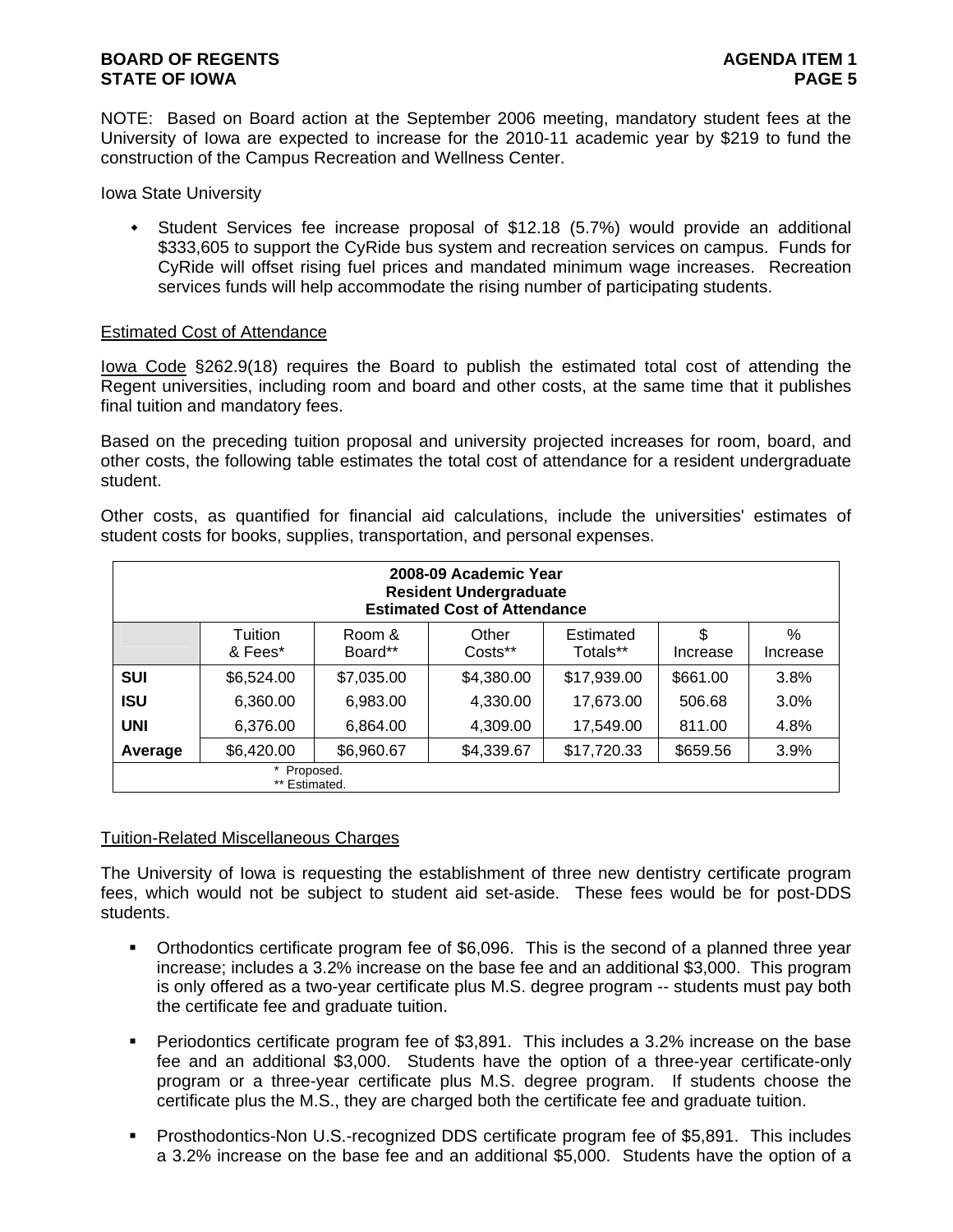three-year certificate-only program or a three-year certificate plus M.S. degree program. If students choose the certificate plus the M.S., they are charged both the certificate fee and graduate tuition. This certificate fee applies only to international students with no U.S. recognized DDS degree.

The remaining proposed increases are consistent with tuition proposals for the 2008-09 academic year.

| <b>TUITION-RELATED MISCELLANEOUS CHARGES</b>                         |                   |                     |        |                   |                       |       |                   |                             |       |
|----------------------------------------------------------------------|-------------------|---------------------|--------|-------------------|-----------------------|-------|-------------------|-----------------------------|-------|
| ACTUAL FY 2008 and PROPOSED FY 2009                                  |                   |                     |        |                   |                       |       |                   |                             |       |
|                                                                      |                   | University of Iowa  |        |                   | Iowa State University |       |                   | University of Northern Iowa |       |
| <b>Tuition-Related Miscellaneous Charges</b>                         | Actual<br>FY 2008 | Proposed<br>FY 2009 | % Chq  | Actual<br>FY 2008 | Proposed<br>FY 2009   | % Chg | Actual<br>FY 2008 | Proposed<br>FY 2009         | % Chg |
| Correspondence Study (per semester hour)                             |                   |                     |        |                   |                       |       | \$174             | \$180                       | 3.4%  |
| Extension Courses/Continuing Education (per credit hour)             |                   |                     |        |                   |                       |       |                   |                             |       |
| Undergraduate                                                        | \$224             | \$232               | 3.6%   | \$223             | \$231                 | 3.6%  | \$223             | \$231                       | 3.6%  |
| Graduate                                                             | \$349             | \$361               | 3.4%   | \$347             | \$359                 | 3.5%  | \$347             | \$359                       | 3.5%  |
| <b>MBA Program</b>                                                   | \$486             | \$510               | 4.9%   | \$452             | \$467                 | 3.3%  | \$452             | \$467                       | 3.3%  |
| Executive MBA Program-2-yr (entering fall 2007)                      | \$47,000          | \$47,000            | 0.0%   |                   |                       |       |                   |                             |       |
| Executive MBA Program-2-yr (entering fall 2008)                      | \$47,000          | \$51,000            | 8.5%   |                   |                       |       |                   |                             |       |
| RN to BSN Program (off campus only)                                  | \$292             | \$302               | 3.4%   |                   |                       |       |                   |                             |       |
| <b>MSN</b>                                                           | \$521             | \$538               | 3.3%   |                   |                       |       |                   |                             |       |
| College of Public Health (off campus only)                           |                   |                     |        |                   |                       |       |                   |                             |       |
| Undergraduate                                                        | \$290             | \$300               | 3.4%   |                   |                       |       |                   |                             |       |
| Graduate and Other Public Health MS and PhD                          | \$416             | \$430               | 3.4%   |                   |                       |       |                   |                             |       |
| Master of Health Administration                                      | \$605             | \$625               | 3.3%   |                   |                       |       |                   |                             |       |
| Master of Public Health                                              | \$598             | \$617               | 3.2%   |                   |                       |       |                   |                             |       |
| Hospital Certificate Technology Programs (per year)                  | \$863             | \$891               | 3.2%   |                   |                       |       |                   |                             |       |
| Endodontics Certificate (per year)                                   | \$10,863          | \$11,211            | 3.2%   |                   |                       |       |                   |                             |       |
| Orthodontics Certificate (per year)                                  | \$3,000           | \$6,096             | 103.2% |                   |                       |       |                   |                             |       |
| Pediatric Dentistry (per year)                                       | \$863             | \$891               | 3.2%   |                   |                       |       |                   |                             |       |
| Periodontics Certificate (per year)                                  | \$863             | \$3,891             | 350.9% |                   |                       |       |                   |                             |       |
| Prosthodontics Certificate-Non-US DDS -internatl students (per year) | \$863             | \$5,891             | 582.6% |                   |                       |       |                   |                             |       |
| Prosthodontics Certificate-All Other students (per year)             | \$863             | \$891               | 3.2%   |                   |                       |       |                   |                             |       |
| Lakeside Lab (5 weeks)                                               |                   |                     |        |                   |                       |       |                   |                             |       |
| Undergraduate (per credit hour)                                      | \$224             | \$232               | 3.6%   | \$223             | \$231                 | 3.6%  | \$223             | \$231                       | 3.6%  |
| Graduate (per credit hour)                                           | \$349             | \$361               | 3.4%   | \$347             | \$359                 | 3.5%  | \$347             | \$359                       | 3.5%  |
| Law -- Special 10 Week Summer Session                                |                   |                     |        |                   |                       |       |                   |                             |       |
| Resident                                                             | \$5,088           | \$5,584             | 9.7%   |                   |                       |       |                   |                             |       |
| Nonresident                                                          | \$10,504          | \$11,176            | 6.4%   |                   |                       |       |                   |                             |       |
| Open Credit (per project)                                            |                   |                     |        |                   |                       |       | \$447             | \$462                       | 3.4%  |
| Workshops/Telecourses (per semester hour)                            |                   |                     |        |                   |                       |       |                   |                             |       |
| Undergraduate                                                        | \$224             | \$232               | 3.6%   | \$223             | \$231                 | 3.6%  | \$223             | \$231                       | 3.6%  |
| Graduate                                                             | \$349             | \$361               | 3.4%   | \$347             | \$359                 | 3.5%  | \$347             | \$359                       | 3.5%  |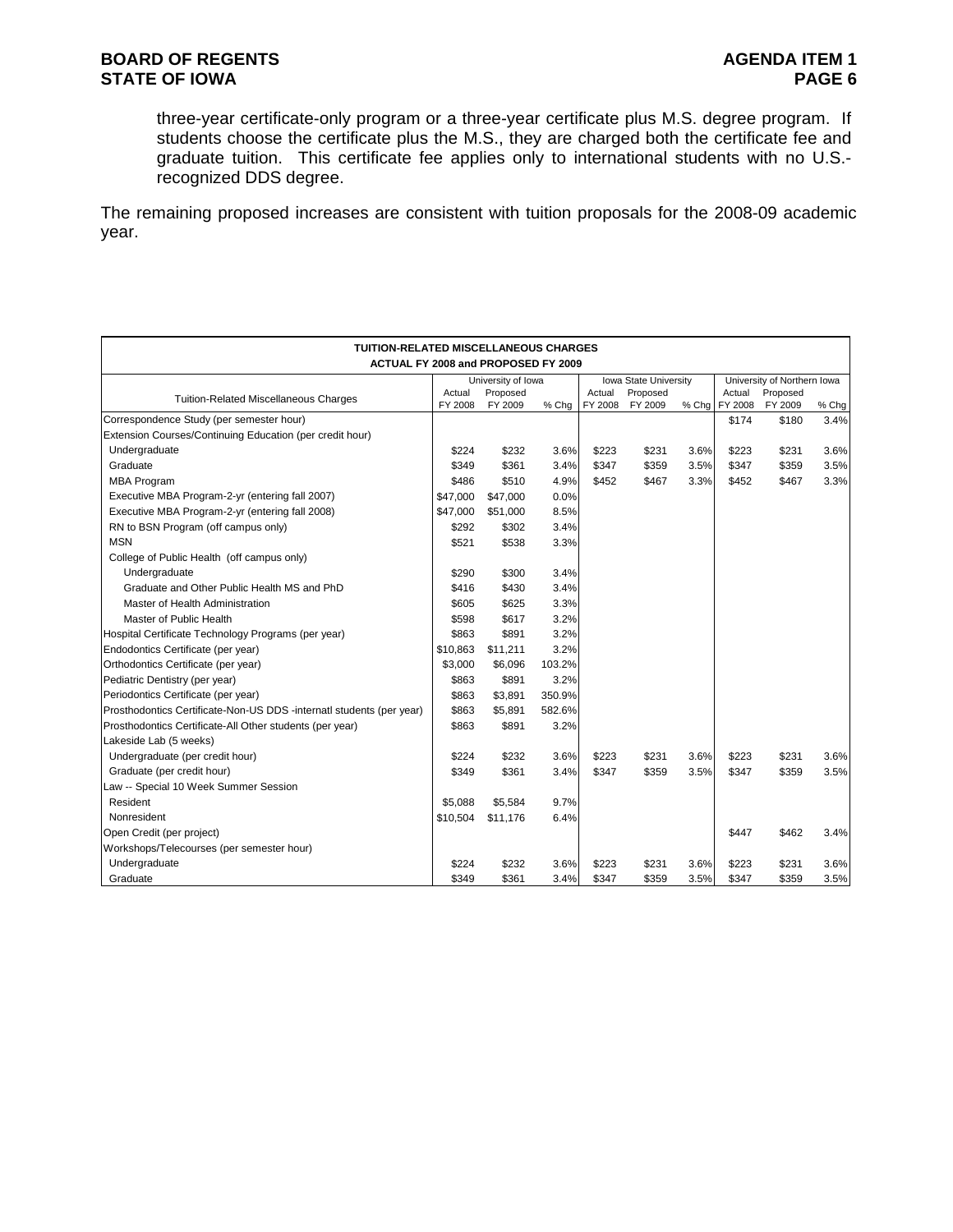### **BOARD OF REGENTS STATE OF IOWA**

## **AGENDA ITEM 1PAGE 7**

#### **Board of Regents, State of Iowa Proposed Tuition and Mandatory Fees Academic Year 2008-09**

|                                                          | <b>TUITION</b> |                     | <b>MANDATORY FEES</b> |                                 |                              |                            |                         |                        |                             |                            | <b>TOTALS</b>           |                                                            |                                               |
|----------------------------------------------------------|----------------|---------------------|-----------------------|---------------------------------|------------------------------|----------------------------|-------------------------|------------------------|-----------------------------|----------------------------|-------------------------|------------------------------------------------------------|-----------------------------------------------|
|                                                          | Base           | Computer<br>Fee     | Health<br>Fee         | Health<br>Facility<br>Fee       | Student<br>Activities<br>Fee | Student<br>Services<br>Fee | Student<br>Union<br>Fee | <b>Building</b><br>Fee | Career<br>Services<br>Fee   | Total<br>Mandatory<br>Fees | Tuition &<br>Fees       | \$ Increase<br>in Tuition &<br>Mandatory Mandatory<br>Fees | Increase In<br>Tuition &<br>Mandatory<br>Fees |
| <b>UNIVERSITY OF IOWA</b>                                |                |                     |                       |                                 |                              |                            |                         |                        |                             |                            |                         |                                                            |                                               |
| Undergraduate Resident - Business                        | 5,548          | \$<br>538           | \$                    | $10$ \ \$                       | 60                           | <b>S</b><br>65             | \$<br>104               | \$<br>119              | \$<br>18                    | \$<br>1.114                | \$<br>6,662             | \$<br>207                                                  | 3.2%                                          |
| Undergraduate Resident - Business (upper division)       | \$<br>7,048    | $\mathbf{s}$<br>538 | \$<br>200             | $\mathbf{s}$<br>10 <sup>1</sup> | $\mathfrak{L}$<br>60         | \$<br>65                   | $\mathfrak{S}$<br>104   | \$<br>119              | $\mathfrak{s}$<br>18        | $\mathbb{S}$<br>1,114      | $\mathfrak{S}$<br>8,162 | $\mathfrak s$<br>1,707                                     | 26.4%                                         |
| Undergraduate Resident - CLAS                            | 5.548          | 400                 | 200                   | 10                              | 60                           | 65                         | 104                     | 119                    | 18                          | 976                        | 6,524                   | 251                                                        | 4.0%                                          |
| Undergraduate Resident - Engineering                     | 5,548          | 586                 | 200                   | 10                              | 60                           | 65                         | 104                     | 119                    | 18                          | 1,162                      | 6,710                   | 215                                                        | 3.3%                                          |
| Undergraduate Resident - Engineering (upper division)    | 7,106          | 586                 | 200                   | 10                              | 60                           | 65                         | 104                     | 119                    | 18                          | 1,162                      | 8,268                   | 747                                                        | 9.9%                                          |
| Undergraduate Resident - Nursing                         | 5,548          | 245                 | 200                   | 10                              | 60                           | 65                         | 104                     | 119                    | 18                          | 821                        | 6,369                   | 198                                                        | 3.2%                                          |
| Undergraduate Nonresident - Business                     | 19.662         | 538                 | 200                   | 10                              | 60                           | 65                         | 104                     | 119                    | 18                          | 1.114                      | 20.776                  | 1.149                                                      | 5.9%                                          |
| Undergraduate Nonresident - Business (upper division)    | 21,162         | 538                 | 200                   | 10                              | 60                           | 65                         | 104                     | 119                    | 18                          | 1,114                      | 22,276                  | 2,649                                                      | 13.5%                                         |
| Undergraduate Nonresident - CLAS                         | 19.662         | 400                 | 200                   | 10 <sup>1</sup>                 | 60                           | 65                         | 104                     | 119                    | 18                          | 976                        | 20,638                  | 1.193                                                      | 6.1%                                          |
| Undergraduate Nonresident - Engineering                  | 19,662         | 586                 | 200                   | 10                              | 60                           | 65                         | 104                     | 119                    | 18                          | 1,162                      | 20,824                  | 1,157                                                      | 5.9%                                          |
| Undergraduate Nonresident - Engineering (upper division) | 21,260         | 586                 | 200                   | 10                              | 60                           | 65                         | 104                     | 119                    | 18                          | 1,162                      | 22,422                  | 1,719                                                      | 8.3%                                          |
| Undergraduate Nonresident - Nursing                      | 19,662         | 245                 | 200                   | 10                              | 60                           | 65                         | 104                     | 119                    | 18                          | 821                        | 20,483                  | 1,140                                                      | 5.9%                                          |
| <b>Graduate Resident</b>                                 | 6.478          | 245                 | 200                   | 10                              | 60                           | 65                         | 104                     | 119                    |                             | 803                        | 7.281                   | 225                                                        | 3.2%                                          |
| Graduate Resident - CLAS                                 | 6,478          | 400                 | 200                   | 10                              | 60                           | 65                         | 104                     | 119                    | $\sim$                      | 958                        | 7,436                   | 278                                                        | 3.9%                                          |
| Graduate Resident - Engineering                          | 6.478          | 586                 | 200                   | 10                              | 60                           | 65                         | 104                     | 119                    | $\sim$                      | 1.144                      | 7.622                   | 242                                                        | 3.3%                                          |
| <b>Graduate Nonresident</b>                              | 19,360         | 245                 | 200                   | 10                              | 60                           | 65                         | 104                     | 119                    | $\mathcal{L}$               | 803                        | 20,163                  | 1,121                                                      | 5.9%                                          |
| Graduate Nonresident - CLAS                              | 19,360         | 400                 | 200                   | 10                              | 60                           | 65                         | 104                     | 119                    | $\sim$                      | 958                        | 20,318                  | 1,174                                                      | 6.1%                                          |
| Graduate Nonresident - Engineering                       | 19,360         | 586                 | 200                   | 10                              | 60                           | 65                         | 104                     | 119                    | $\sim$                      | 1,144                      | 20,504                  | 1,138                                                      | 5.9%                                          |
| Master of Accountancy Resident                           | 10.484         | 245                 | 200                   | 10                              | 60                           | 65                         | 104                     | 119                    |                             | 803                        | 11.287                  | 351                                                        | 3.2%                                          |
| Master of Accountancy Nonresident                        | 22,816         | 245                 | 200                   | 10                              | 60                           | 65                         | 104                     | 119                    | $\sim$                      | 803                        | 23,619                  | 733                                                        | 3.2%                                          |
| Doctor of Physical Therapy Resident                      | 9,960          | $\overline{245}$    | 200                   | 10                              | 60                           | 65                         | 104                     | 119                    | $\sim$                      | 803                        | 10.763                  | 335                                                        | 3.2%                                          |
| Doctor of Physical Therapy Nonresident                   | 21,750         | 245                 | 200                   | 10                              | 60                           | 65                         | 104                     | 119                    | $\mathcal{L}$               | 803                        | 22,553                  | 699                                                        | 3.2%                                          |
| Master of Nursing Programs Resident                      | 9,664          | 245                 | 200                   | 10                              | 60                           | 65                         | 104                     | 119                    | $\sim$                      | 803                        | 10,467                  | 325                                                        | 3.2%                                          |
| Master of Nursing Programs Nonresident                   | 22,034         | 245                 | 200                   | 10                              | 60                           | 65                         | 104                     | 119                    | $\blacksquare$              | 803                        | 22,837                  | 709                                                        | 3.2%                                          |
| Master of Health Administration Resident                 | 10.016         | 245                 | 200                   | 10                              | 60                           | 65                         | 104                     | 119                    | $\overline{a}$              | 803                        | 10.819                  | 335                                                        | 3.2%                                          |
| Master of Health Administration Nonresident              | 22,388         | 245                 | 200                   | 10                              | 60                           | 65                         | 104                     | 119                    | $\blacksquare$              | 803                        | 23,191                  | 719                                                        | 3.2%                                          |
| Master of Public Health Resident                         | 9,922          | 245                 | 200                   | 10                              | 60                           | 65                         | 104                     | 119                    | $\sim$                      | 803                        | 10.725                  | 333                                                        | 3.2%                                          |
| Master of Public Health Nonresident                      | 22,292         | 245                 | 200                   | 10                              | 60                           | 65                         | 104                     | 119                    | $\mathcal{L}_{\mathcal{A}}$ | 803                        | 23,095                  | 715                                                        | 3.2%                                          |
| Doctor of Nursing Practice Resident                      | 13,416         | 245                 | 200                   | 10                              | 60                           | 65                         | 104                     | 119                    |                             | 803                        | 14,219                  | 441                                                        | 3.2%                                          |
| Doctor of Nursing Practice Nonresident                   | 26,832         | 245                 | 200                   | 10                              | 60                           | 65                         | 104                     | 119                    |                             | 803                        | 27,635                  | 857                                                        | 3.2%                                          |
| Other Public Health MS and PhD Resident                  | 6.478          | 585                 | 200                   | 10                              | 60                           | 65                         | 104                     | 119                    | $\sim$                      | 1,143                      | 7,621                   | 235                                                        | 3.2%                                          |
| Other Public Health MS and PhD Nonresident               | 19,360         | 585                 | 200                   | 10                              | 60                           | 65                         | 104                     | 119                    | $\sim$                      | 1,143                      | 20,503                  | 1,131                                                      | 5.8%                                          |
| <b>MBA Resident</b>                                      | 13,584         | 245                 | 200                   | 10                              | 60                           | 65                         | 104                     | 119                    | $\sim$                      | 803                        | 14,387                  | 447                                                        | 3.2%                                          |
| <b>MBA Nonresident</b>                                   | 24,914         | 245                 | 200                   | 10                              | 60                           | 65                         | 104                     | 119                    | $\sim$                      | 803                        | 25,717                  | 797                                                        | 3.2%                                          |
| Dentistry Resident (entering fall 2005 & 2006)           | 22,782         | 245                 | 200                   | 10                              | 60                           | 65                         | 104                     | 119                    | $\sim$                      | 803                        | 23,585                  | 731                                                        | 3.2%                                          |
| Dentistry Resident (entering fall 2007 & 2008)           | 25,878         | 245                 | 200                   | 10                              | 60                           | 65                         | 104                     | 119                    | $\sim$                      | 803                        | 26,681                  | 827                                                        | 3.2%                                          |
| Dentistry Nonresident (entering fall 2005 & 2006)        | 40.972         | 245                 | 200                   | 10                              | 60                           | 65                         | 104                     | 119                    | $\sim$                      | 803                        | 41.775                  | 1,295                                                      | 3.2%                                          |
| Dentistry Nonresident (entering fall 2007 & 2008)        | 44,068         | 245                 | 200                   | 10                              | 60                           | 65                         | 104                     | 119                    | $\sim$                      | 803                        | 44,871                  | 1,391                                                      | 3.2%                                          |
| Law Resident                                             | 16,758         | 600                 | 200                   | 10                              | 60                           | 65                         | 104                     | 119                    | $\sim$                      | 1,158                      | 17,916                  | 1,575                                                      | 9.6%                                          |
| Law Nonresident                                          | 33,526         | 600                 | 200                   | 10                              | 60                           | 65                         | 104                     | 119                    | $\sim$                      | 1,158                      | 34,684                  | 2,095                                                      | 6.4%                                          |
| <b>Medicine Resident</b>                                 | 22.448         | 245                 | 200                   | 10                              | 60                           | 65                         | 104                     | 119                    |                             | 803                        | 23.251                  | 907                                                        | 4.1%                                          |
| Medicine Resident (entering fall 2007 & 2008)            | 25,310         | 245                 | 200                   | 10                              | 60                           | 65                         | 104                     | 119                    | $\sim$                      | 803                        | 26,113                  | 1,019                                                      | 4.1%                                          |
| <b>Medicine Nonresident</b>                              | 41,124         | 245                 | 200                   | 10                              | 60                           | 65                         | 104                     | 119                    | $\sim$                      | 803                        | 41,927                  | 803                                                        | 2.0%                                          |
| Physician Assistant - Resident (entering fall 2008)      | 9.630          | 245                 | 200                   | 10                              | 60                           | 65                         | 104                     | 119                    |                             | 803                        | 10,433                  | 3,377                                                      | 47.9%                                         |
| Physician Assistant -Nonresident (entering fall 2008)    | 22.000         | 245                 | 200                   | 10                              | 60                           | 65                         | 104                     | 119                    |                             | 803                        | 22.803                  | 3,761                                                      | 19.8%                                         |
| Pharm. D. Resident                                       | 13,842         | 554                 | 200                   | 10                              | 60                           | 65                         | 104                     | 119                    | $\sim$                      | 1,112                      | 14,954                  | 464                                                        | 3.2%                                          |
| Pharm. D. Resident (entering fall 2007 & 2008)           | 16,938         | 554                 | 200                   | 10                              | 60                           | 65                         | 104                     | 119                    | $\sim$                      | 1.112                      | 18.050                  | 560                                                        | 3.2%                                          |
| Pharm. D. Nonresident                                    | 30,542         | 554                 | 200                   | 10                              | 60                           | 65                         | 104                     | 119                    | $\sim$                      | 1,112                      | 31,654                  | 982                                                        | 3.2%                                          |
| Pharm. D. Nonresident (entering fall 2007 & 2008))       | 31.574         | 554                 | 200                   | 10                              | 60                           | 65                         | 104                     | 119                    | a.                          | 1.112                      | 32.686                  | 1.014                                                      | 3.2%                                          |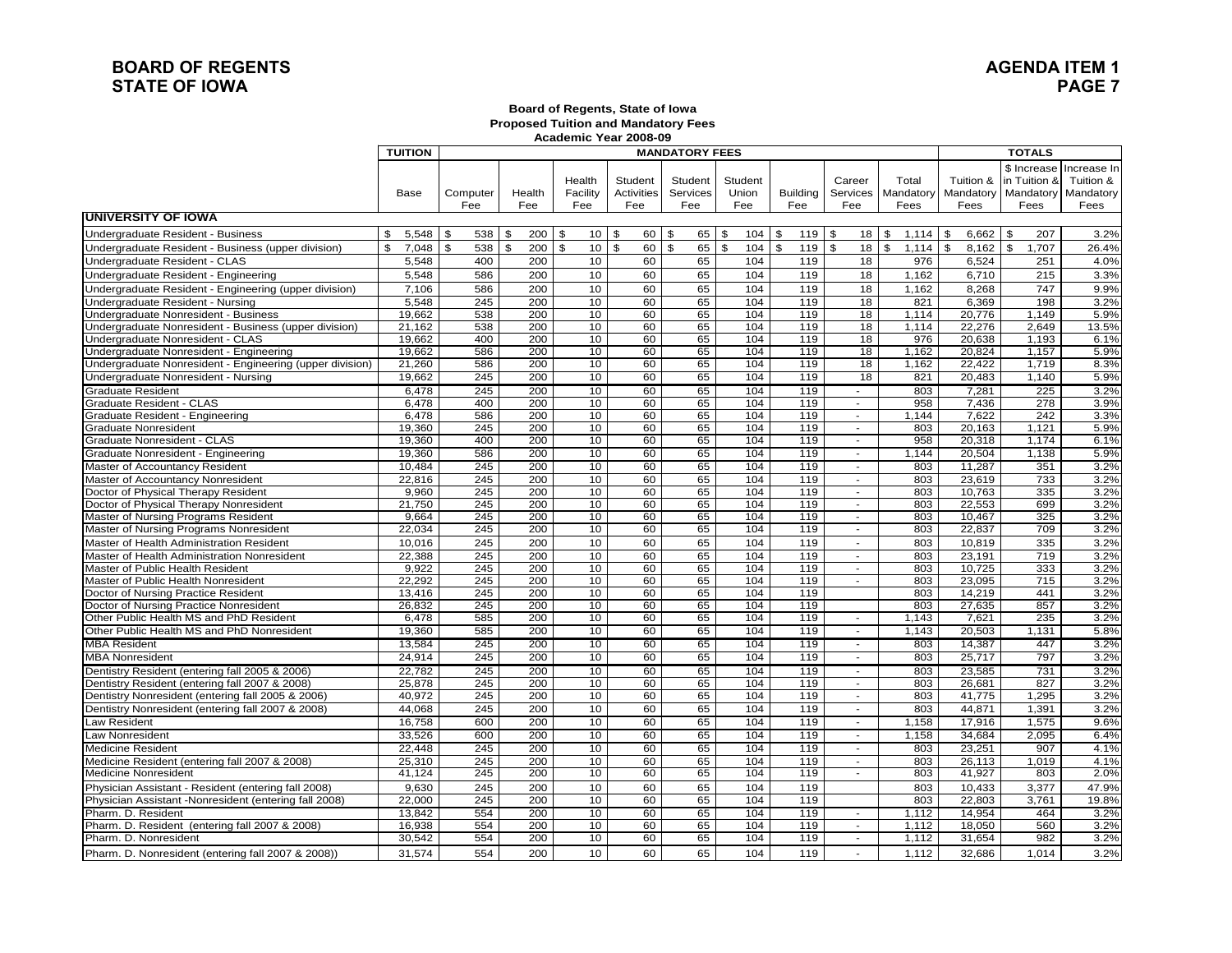## Board of Regents, State of Iowa **Proposed Tuition and Mandatory Fees** Academic Year 2008-09

|                                                          | <b>TUITION</b> |        |           |   |            |          |                   | <b>MANDATORY FEES</b> |                          |                 |                          |           | <b>TOTALS</b>      |                                   |             |
|----------------------------------------------------------|----------------|--------|-----------|---|------------|----------|-------------------|-----------------------|--------------------------|-----------------|--------------------------|-----------|--------------------|-----------------------------------|-------------|
|                                                          |                |        |           |   |            |          |                   |                       |                          |                 |                          |           |                    | \$ Increase                       | Increase In |
|                                                          |                |        |           |   |            | Health   | Student           | Student               | Student                  |                 | Career                   | Total     |                    | Tuition & In Tuition &            | Tuition &   |
|                                                          | Base           |        | Computer  |   | Health     | Facility | <b>Activities</b> | Services              | Union                    | <b>Building</b> | Services                 | Mandatory |                    | Mandatory   Mandatory   Mandatory |             |
|                                                          |                |        | Fee       |   | Fee        | Fee      | Fee               | Fee                   | Fee                      | Fee             | Fee                      | Fees      | Fees               | Fees                              | Fees        |
| <b>IOWA STATE UNIVERSITY</b>                             |                |        |           |   |            |          |                   |                       |                          |                 |                          |           |                    |                                   |             |
| <b>Undergraduate Resident</b>                            | \$             | 5,524  | \$<br>226 | S | 190        | \$<br>16 | \$ 66.20          | \$225.80              | S                        | \$<br>112       |                          | \$ 836.00 | $6,360$ \$<br>\$   | 199                               | 3.2%        |
| Undergraduate Resident - Business                        |                | 5,524  | 266       |   | 190        | 16       | 66.20             | 225.80                |                          | 112             |                          | 876.00    | 6.400.00           | 199                               | 3.2%        |
| Undergraduate Resident - Engineering (lower division)    |                | 5,524  | 437       |   | 190        | 16       | 66.20             | 225.80                |                          | 112             |                          | 1,047.00  | 6,571.00           | 193                               | 3.0%        |
| Undergraduate Resident - Engineering (upper division)    |                | 7,082  | 437       |   | 190        | 16       | 66.20             | 225.80                |                          | 112             | $\overline{\phantom{a}}$ | 1.047.00  | 8.129.00           | 725                               | 9.8%        |
| Undergraduate Resident - Comp Science                    |                | 5,524  | 437       |   | 190        | 16       | 66.20             | 225.80                |                          | 112             | $\overline{a}$           | 1,047.00  | 6,571.00           | 213                               | 3.4%        |
| Undergraduate Nonresident                                |                | 16,514 | 226       |   | 190        | 16       | 66.20             | 225.80                | ä,                       | 112             | $\overline{\phantom{a}}$ | 836.00    | 17,350.00          | 431                               | 2.5%        |
| Undergraduate Nonresident - Business                     |                | 16,514 | 266       |   | 190        | 16       | 66.20             | 225.80                | $\blacksquare$           | 112             | $\blacksquare$           | 876.00    | 17,390.00          | 431                               | 2.5%        |
| Undergraduate Nonresident - Engineering (lower division) |                | 16,514 | 437       |   | 190        | 16       | 66.20             | 225.80                |                          | 112             |                          | 1.047.00  | 17,561.00          | 425                               | 2.5%        |
| Undergraduate Nonresident - Engineering (upper division) |                | 18,056 | 437       |   | 190        | 16       | 66.20             | 225.80                |                          | 112             | $\overline{\phantom{a}}$ | 1.047.00  | 19,103.00          | 949                               | 5.2%        |
| Undergraduate Nonresident - Comp Science                 |                | 16,514 | 437       |   | 190        | 16       | 66.20             | 225.80                | ÷,                       | 112             | $\sim$                   | 1,047.00  | 17,561.00          | 445                               | 2.6%        |
| Graduate Resident                                        |                | 6,446  | 180       |   | 190        | 16       | 66.20             | 225.80                | $\blacksquare$           | 112             | ä,                       | 790.00    | 7,236.00           | 227                               | 3.2%        |
| <b>Graduate Resident - Business</b>                      |                | 6.446  | 220       |   | 190        | 16       | 66.20             | 225.80                |                          | 112             |                          | 830.00    | 7,276.00           | 227                               | 3.2%        |
| Graduate Resident - Engineering                          |                | 6.946  | 437       |   | 190        | 16       | 66.20             | 225.80                | $\overline{\phantom{a}}$ | 112             | $\sim$                   | ,047.00   | 7,993.00           | 721                               | 9.9%        |
| Graduate Resident - Comp Science                         |                | 6,446  | 437       |   | 190        | 16       | 66.20             | 225.80                |                          | 112             | $\sim$                   | 1,047.00  | 7,493.00           | 241                               | 3.3%        |
| Graduate Nonresident                                     |                | 17,330 | 180       |   | 190        | 16       | 66.20             | 225.80                | ٠                        | 112             | $\blacksquare$           | 790.00    | 18,120.00          | 451                               | 2.6%        |
| Graduate Nonresident - Business                          |                | 17,330 | 220       |   | 190        | 16       | 66.20             | 225.80                |                          | 112             |                          | 830.00    | 18,160.00          | 451                               | 2.5%        |
| Graduate Nonresident - Engineering                       |                | 17,830 | 437       |   | 190        | 16       | 66.20             | 225.80                |                          | 112             | $\blacksquare$           | 1,047.00  | 18,877.00          | 945                               | 5.3%        |
| Graduate Nonresident - Comp Science                      |                | 17,330 | 437       |   | 190        | 16       | 66.20             | 225.80                |                          | 112             |                          | 1,047.00  | 18,377.00          | 465                               | 2.6%        |
| Veterinary Medicine Resident                             |                | 15,050 | 226       |   | 190        | 16       | 66.20             | 225.80                |                          | 112             |                          | 836.00    | 15,886.00          | 495                               | 3.2%        |
| Veterinary Medicine Nonresident                          |                | 36.246 | 226       |   | 190        | 16       | 66.20             | 225.80                |                          | 112             |                          | 836.00    | 37,082.00          | 911                               | 2.5%        |
|                                                          |                |        |           |   |            |          |                   |                       |                          |                 |                          |           |                    |                                   |             |
| UNIVERSITY OF NORTHERN IOWA                              |                |        |           |   |            |          |                   |                       |                          |                 |                          |           |                    |                                   |             |
| Undergraduate Resident                                   | S              | 5.524  | 193S<br>5 |   | $162$   \$ | 33       | l S               | 227<br>\$             | s                        | 237<br>\$       |                          | 852<br>\$ | $6,376$ \ \$<br>\$ | 186                               | 3.0%        |
| Undergraduate Nonresident                                |                | 13.744 | 193       |   | 162        | 33       | ä,                | 227                   |                          | 237             | ä,                       | 852       | 14.596             | 314                               | 2.2%        |
| Graduate Resident                                        |                | 6,446  | 193       |   | 162        | 33       | ٠                 | 227                   |                          | 237             | ٠                        | 852       | 7,298              | 214                               | 3.0%        |
| Graduate Nonresident                                     |                | 14,874 | 193       |   | 162        | 33       |                   | 227                   |                          | 237             |                          | 852       | 15.726             | 334                               | 2.2%        |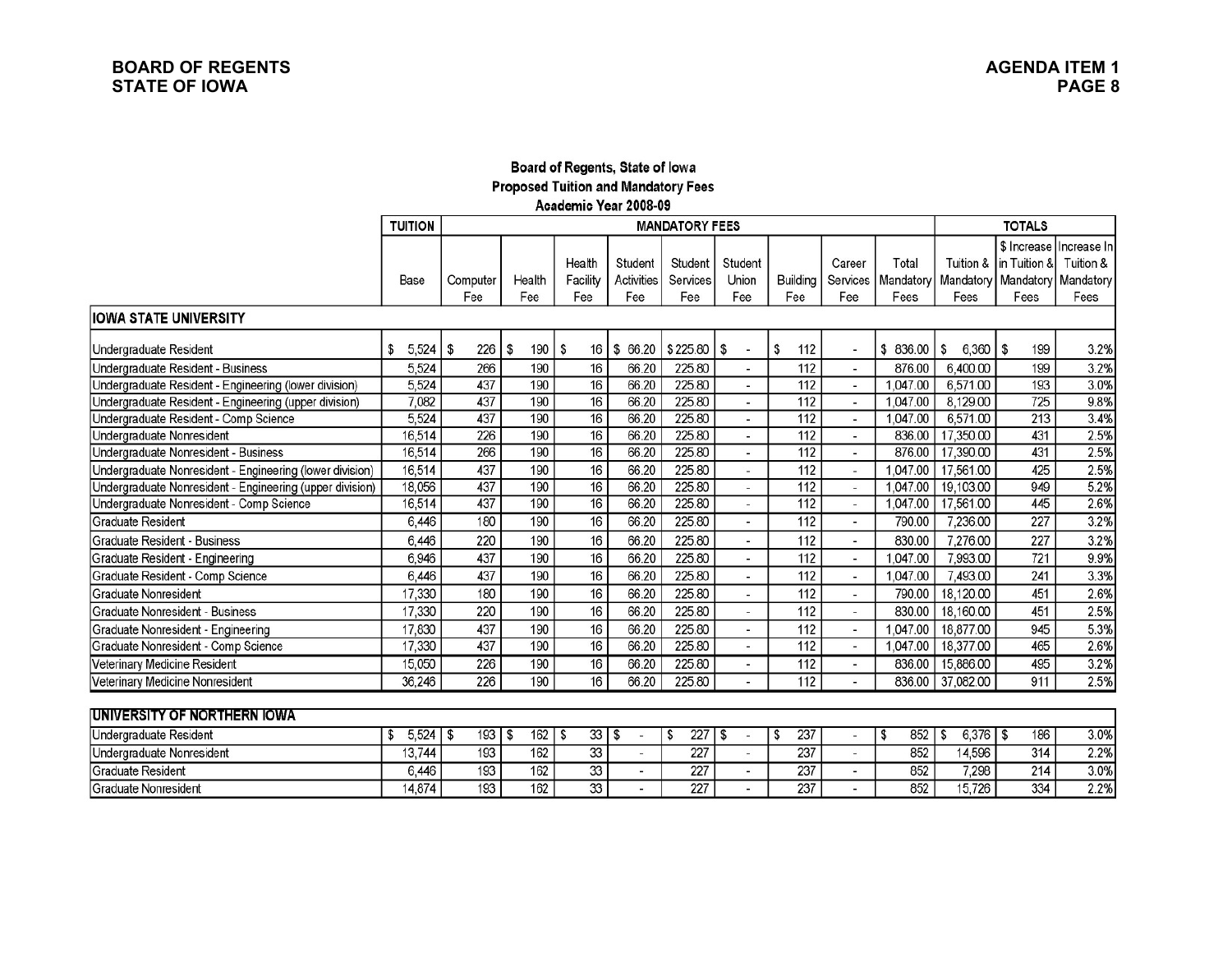## **BOARD OF REGENTS AGENTS** AGENDA ITEM 1 **STATE OF IOWA ATTACHMENT**

### Part-time Tuition and Mandatory Fees

The Regent Policy Manual §8.02A directs that residents and nonresidents be charged the same tuition for 0 to 4 credit hours. A flat rate is charged to students taking 0 to 2 credit hours, with charges for 3 and 4 credits progressively higher but remaining the same for resident and nonresident students. Resident and nonresident rates are different for 5 credit hours and above, with the rate differential based on full-time tuition rates.

The intent of the policy is to encourage enrollment at the Regent universities on a part-time basis. Nonresidents in states bordering Iowa are encouraged to take Regent courses at the graduate study centers, which are located in the Quad Cities, Sioux City, and Council Bluffs.

The proposed 2008-09 part-time tuition rates for resident and nonresident undergraduate and graduate courses at the three universities are consistent with the proposed tuition and mandatory fee rates.

Undergraduate and professional part-time tuition and mandatory fees are based on 12 credit hours, while graduate part-time rates are based on 9 credit hours.

The proposed mandatory fees for part-time students as well as summer semesters are assessed differently among the universities.

Student Health fees – All universities

 Full fee assessed to all students taking 5 or more hours per semester; for SUI, ISU and UNI; no fee assessed to student taking less than 5 credit hours.

Student Health Facility fees

- SUI full fee assessed to all students taking 5 or more hours per semester; no fee assessed to student taking less than 5 credit hours
- ISU full fee assessed to all students regardless of the number of credit hours taken
- UNI full fee assessed to all students taking 5 or more hours per semester; half of the fee assessed for 4 or fewer credit hours

All other mandatory fees

For undergraduate students:

- SUI and ISU assessed at 75% of the full semester rates for 6 through 11 hours and at 50% for less than 6 credit hours
- UNI assessed at 75% of full semester rates for 9 through 11 credit hours, at 50% for 6 through 8 hours, and at 25% for less than 6 hours: exception – Building fees assessed at full semester rates to all students taking 5 or more hours per semester and at 50% for less than 5 credit hours

For graduate students:

- SUI assessed at 75% of full semester rates for 4 through 8 hours and 50% for less than 4 credit hours
- ISU assessed at 75% of full semester rates for 5 through 8 hours and 50% for less than 5 credit hours
- UNI assessed at 75% of full semester rates for 7 and 8 hours, 50% for 5 and 6 hours, and 25% for less than 5 credit hours

Summer school

- SUI & ISU computer fees assessed at full semester rate; maximum of other fees at 50%
- UNI assessed at 75% of the full semester rate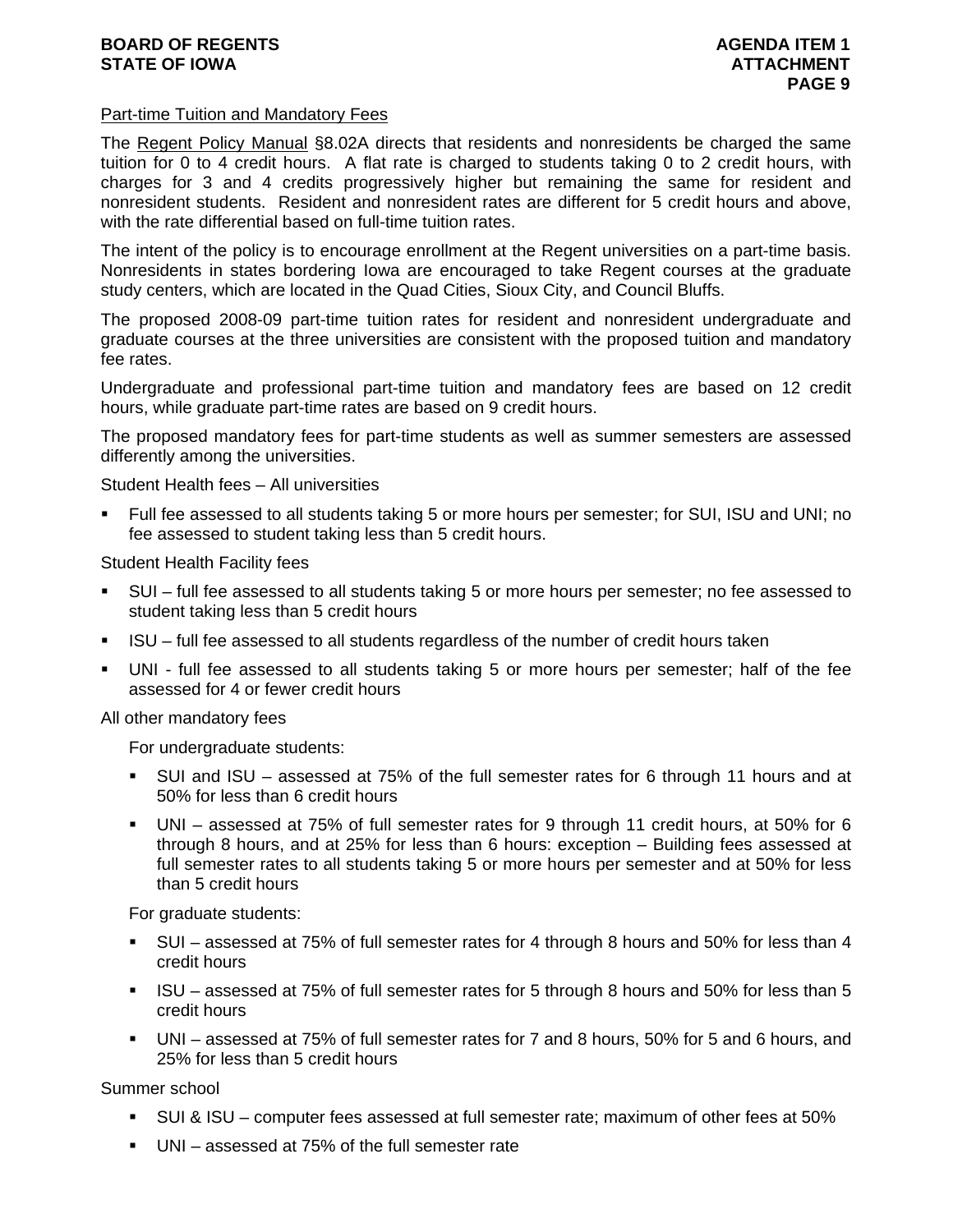|                 |                                                  |        |          |          |        |          | Proposed Undergraduate Per Hour |        |          |  |  |  |  |  |  |  |
|-----------------|--------------------------------------------------|--------|----------|----------|--------|----------|---------------------------------|--------|----------|--|--|--|--|--|--|--|
|                 | <b>Resident Tuition and Mandatory Fees Rates</b> |        |          |          |        |          |                                 |        |          |  |  |  |  |  |  |  |
|                 | Academic Year 2008-09                            |        |          |          |        |          |                                 |        |          |  |  |  |  |  |  |  |
|                 |                                                  | SUI    |          |          | isu    |          |                                 | UNI    |          |  |  |  |  |  |  |  |
|                 |                                                  | Mand.  |          |          | Mand.  |          |                                 | Mand.  |          |  |  |  |  |  |  |  |
|                 | Tuition                                          | Fees   | Total    | Tuition  | Fees   | Total    | Tuition                         | Fees   | Total    |  |  |  |  |  |  |  |
| 12+ hours       |                                                  |        |          |          |        |          |                                 |        |          |  |  |  |  |  |  |  |
| (full semester) | 2,774.00                                         | 488.00 | 3,262.00 | 2,762.00 | 418.00 | 3,180.00 | 2,762.00                        | 426.00 | 3,188.00 |  |  |  |  |  |  |  |
| 11 hours        | 2,552.00                                         | 392.50 | 2,944.50 | 2,541.00 | 339.50 | 2,880.50 | 2,541.00                        | 373.75 | 2,914.75 |  |  |  |  |  |  |  |
| 10 hours        | 2,320.00                                         | 392.50 | 2,712.50 | 2,310.00 | 339.50 | 2,649.50 | 2,310.00                        | 373.75 | 2,683.75 |  |  |  |  |  |  |  |
| 9 hours         | 2,088.00                                         | 392.50 | 2,480.50 | 2,079.00 | 339.50 | 2,418.50 | 2,079.00                        | 373.75 | 2,452.75 |  |  |  |  |  |  |  |
| 8 hours         | 1,856.00                                         | 392.50 | 2,248.50 | 1,848.00 | 339.50 | 2,187.50 | 1,848.00                        | 321.00 | 2,169.00 |  |  |  |  |  |  |  |
| 7 hours         | 1.624.00                                         | 392.50 | 2,016.50 | 1.617.00 | 339.50 | 1,956.50 | 1,617.00                        | 321.00 | 1,938.00 |  |  |  |  |  |  |  |
| 6 hours         | ,392.00                                          | 392.50 | 1,784.50 | 1,386.00 | 339.50 | 1,725.50 | 1,386.00                        | 321.00 | 1,707.00 |  |  |  |  |  |  |  |
| 5 hours         | 1,160.00                                         | 296.50 | 1,456.50 | 1,155.00 | 260.75 | 1,415.75 | 1,155.00                        | 268.75 | 1,423.75 |  |  |  |  |  |  |  |
| 4 hours         | 928.00                                           | 191.50 | 1,119.50 | 924.00   | 165.75 | 1,089.75 | 924.00                          | 120.25 | 1,044.25 |  |  |  |  |  |  |  |
| 3 hours         | 696.00                                           | 191.50 | 887.50   | 693.00   | 165.75 | 858.75   | 693.00                          | 120.25 | 813.25   |  |  |  |  |  |  |  |
| 0-2 hours       | 464.00                                           | 191.50 | 655.50   | 462.00   | 165.75 | 627.75   | 462.00                          | 120.25 | 582.25   |  |  |  |  |  |  |  |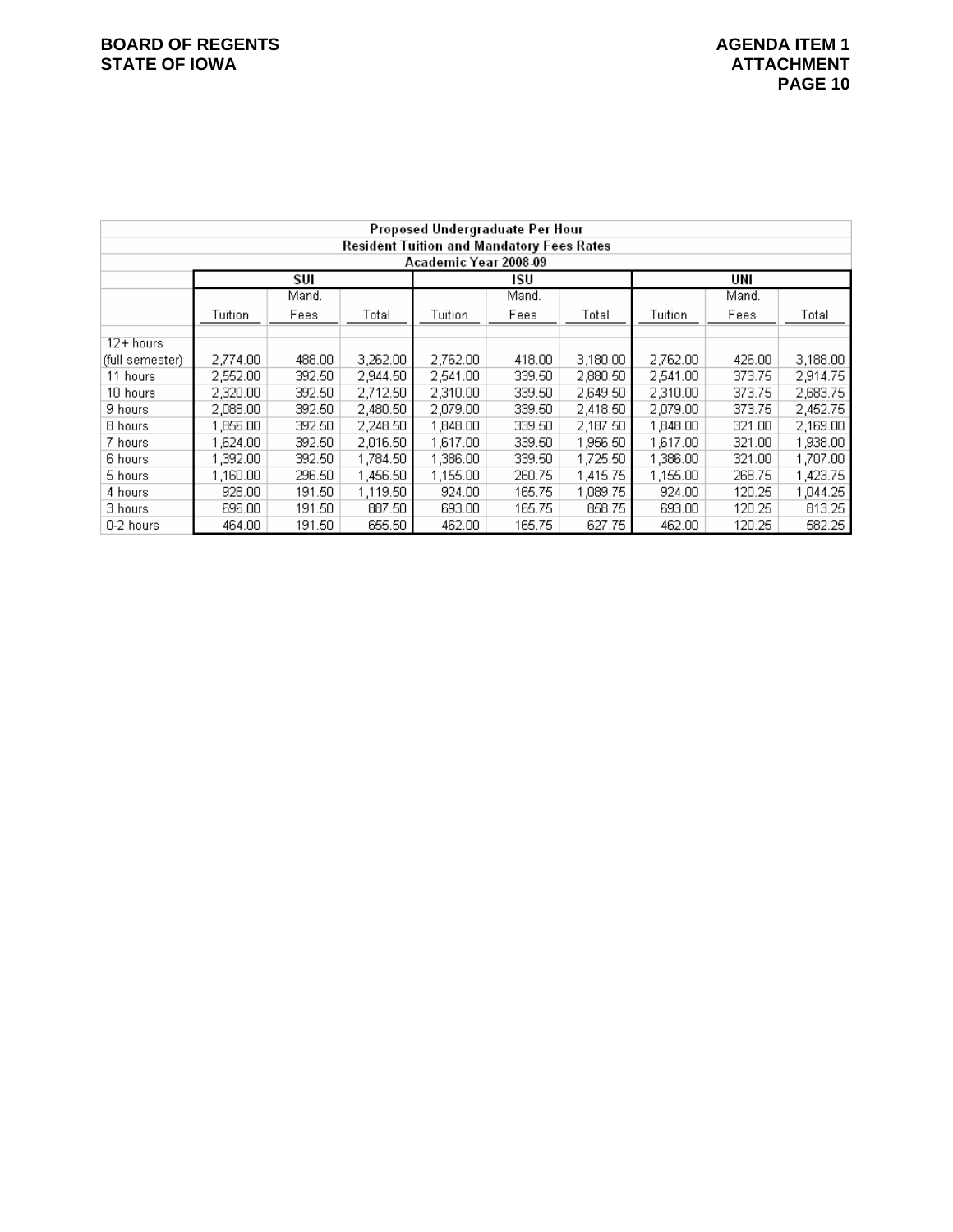### **BOARD OF REGENTS AGENUS AGENDA ITEM 1 STATE OF IOWA** AND **ATTACHMENT ATTACHMENT**

## **Additional Information:**

### **Board Tuition Policy**

The Board tuition policy includes, in part:

The Board will use, as a benchmark in evaluating tuition and fee increases, an inflationary percentage range of the projected HEPI (Higher Education Price Index) as determined by the University of Iowa's Institute for Economic Research, in consultation with economists at Iowa State University and the University of Northern Iowa.

### Higher Education Price Index

HEPI measures the average relative level in the prices of a fixed market basket of goods and services purchased by colleges and universities through current educational and general expenditures excluding research. HEPI documents inflation affecting the higher education industry, allowing colleges and universities to specifically determine the increase in funding required each year to maintain real investment.

Since the Board determines tuition increases well in advance of the actual expenditure of funds, the Board has utilized inflation projections. The Institute for Economic Research at the University of Iowa prepares these projections, which include a range for HEPI.

|                                                                                                                        | <b>HEPI Projections</b> |         |  |  |  |  |  |  |  |
|------------------------------------------------------------------------------------------------------------------------|-------------------------|---------|--|--|--|--|--|--|--|
|                                                                                                                        | Range                   | Median* |  |  |  |  |  |  |  |
| FY 2005                                                                                                                | $3.5 - 4.4%$            | 3.5%    |  |  |  |  |  |  |  |
| FY 2006                                                                                                                | $3.4 - 4.5%$            | 5.0%    |  |  |  |  |  |  |  |
| FY 2007                                                                                                                | $4.5 - 5.5%$            | 3.4%    |  |  |  |  |  |  |  |
| FY 2008                                                                                                                | $3.2 - 4.2%$            | 3.7%    |  |  |  |  |  |  |  |
| FY 2009                                                                                                                | $3.2 - 4.5%$            | 3.8%    |  |  |  |  |  |  |  |
| * FY 2005, FY 2006, and FY 2007 include the original projected<br>range and the actual HEPI rate in the median column. |                         |         |  |  |  |  |  |  |  |

### Peer Groups

The following table and those on the next two pages represent comparative analyses with the Board-established peer groups; ten other universities are represented in each of the Regent universities peer comparison groups.

| <b>Regent Undergraduate</b><br><b>Tuition, Fees, and Surcharges</b><br>2007-08 Academic Year |                 |                    |  |  |  |  |  |  |
|----------------------------------------------------------------------------------------------|-----------------|--------------------|--|--|--|--|--|--|
|                                                                                              | <b>Resident</b> | <b>Nonresident</b> |  |  |  |  |  |  |
| <b>University of lowa</b>                                                                    | \$6,273         | \$19,445           |  |  |  |  |  |  |
| SUI Peer Group Average *                                                                     | 8,151           | 23,322             |  |  |  |  |  |  |
| \$ from Peer Group Average                                                                   | 1,878           | 3,877              |  |  |  |  |  |  |
| % of Peer Group Average                                                                      | 77.0%           | 83.4%              |  |  |  |  |  |  |
| <b>Iowa State University</b>                                                                 | \$6,161         | \$16,919           |  |  |  |  |  |  |
| ISU Peer Group Average *                                                                     | 6,887           | 17,994             |  |  |  |  |  |  |
| \$ from Peer Group Average                                                                   | 726             | 1,075              |  |  |  |  |  |  |
| % of Peer Group Average                                                                      | 89.5%           | 94.0%              |  |  |  |  |  |  |
| University of Northern Iowa                                                                  | \$6,190         | \$14,282           |  |  |  |  |  |  |
| UNI Peer Group Average *                                                                     | 6,525           | 15,352             |  |  |  |  |  |  |
| \$ from Peer Group Average                                                                   | 335             | 1,070              |  |  |  |  |  |  |
| % of Peer Group Average                                                                      | 94.9%           | 93.0%              |  |  |  |  |  |  |

\*Averages exclude Regent institutions.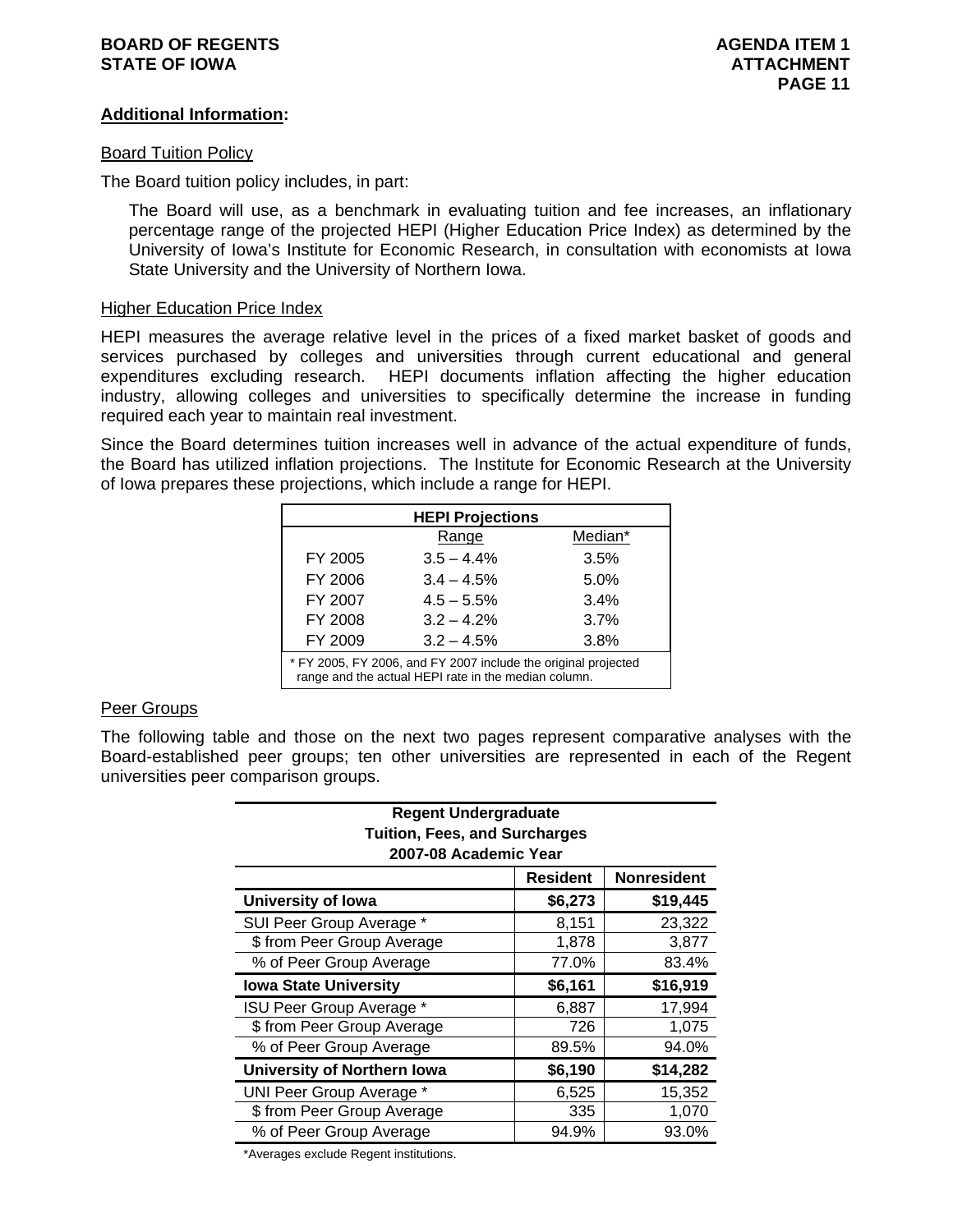





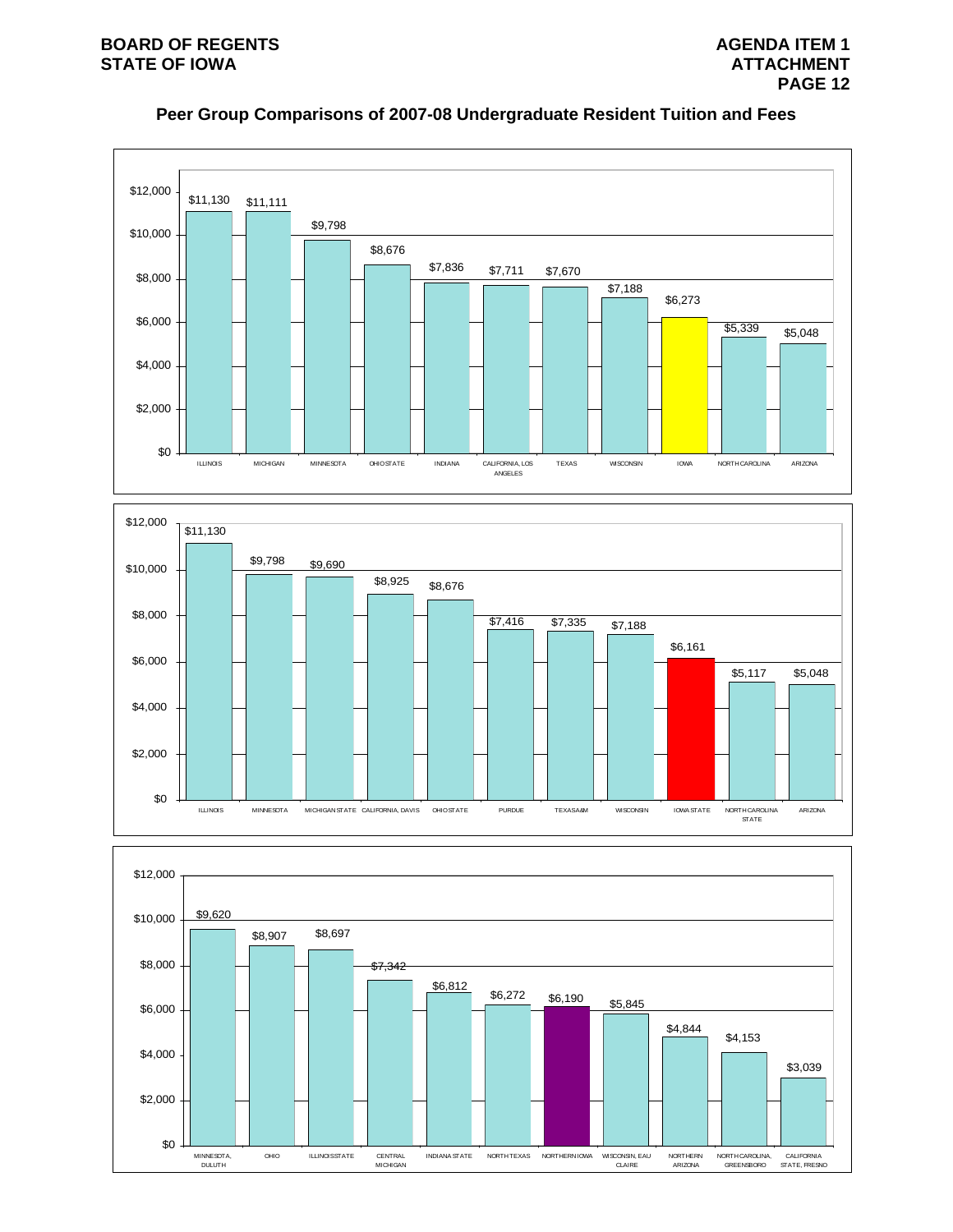

# **Peer Group Comparisons of 2007-08 Undergraduate Nonresident Tuition and Fees**